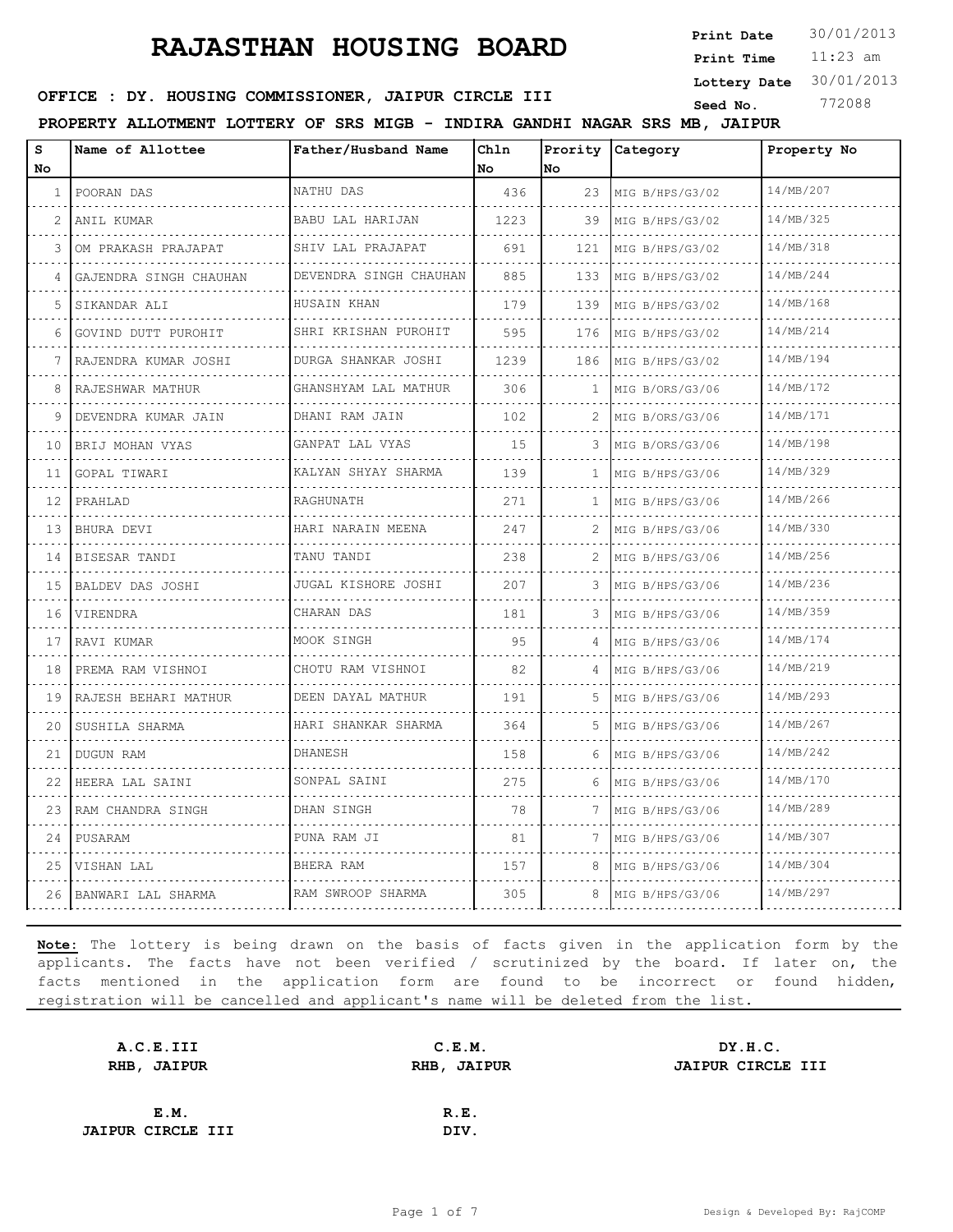11:23 am **Print Time Print Date**  $30/01/2013$ 

**Lottery Date** 30/01/2013

#### **OFFICE : DY. HOUSING COMMISSIONER, JAIPUR CIRCLE III** Seed No. 772088

**PROPERTY ALLOTMENT LOTTERY OF SRS MIGB - INDIRA GANDHI NAGAR SRS MB, JAIPUR**

| s  | Name of Allottee        | Father/Husband Name      | Chln | Prority | Category             | Property No |
|----|-------------------------|--------------------------|------|---------|----------------------|-------------|
| No |                         |                          | No   | No      |                      |             |
| 27 | NATHU SINGH             | KALU SINGH               | 51   | 9       | MIG B/HPS/G3/06      | 14/MB/273   |
| 28 | MANOJ KUMAR LUKKAD      | HEERA LAL JI LUKKAD      | 413  | 9       | MIG B/HPS/G3/06      | 14/MB/231   |
| 29 | BHANWARI DEVI           | DEVA RAM                 | 289  | 10      | MIG B/HPS/G3/06      | 14/MB/237   |
| 30 | BRIJ MOHAN HARSH        | MANAK CHAND HARSH<br>.   | 316  | 10      | MIG B/HPS/G3/06      | 14/MB/253   |
| 31 | ASHA SHARMA             | MATADEEN SHARMA          | 482  | 11      | MIG B/HPS/G3/06      | 14/MB/339   |
| 32 | RAJU DEVI               | NATHU RAM                | 58   | 11      | MIG B/HPS/G3/06      | 14/MB/245   |
| 33 | HANUMAN PRASAD SHARMA   | RADHEY SHYAM SHARMA<br>. | 403  | 12      | MIG B/HPS/G3/06      | 14/MB/264   |
| 34 | GAJANAND SHARMA<br>.    | JAI NARAIN SHARMA<br>.   | 37   | 12      | MIG B/HPS/G3/06<br>. | 14/MB/285   |
| 35 | RADHAY SHYAM            | SHREE RAM                | 298  | 13      | MIG B/HPS/G3/06      | 14/MB/200   |
| 36 | AMAR CHAND KUNTAL       | BASANT LAL KUNTAL        | 117  | 14      | MIG B/HPS/G3/06<br>. | 14/MB/310   |
| 37 | RAM CHANDRA PAREVA<br>. | LAL CHAND                | 365  | 15      | MIG B/HPS/G3/06<br>. | 14/MB/292   |
| 38 | SHIV SHANKAR VYAS       | VISHNU DUTT VYAS         | 201  | 16      | MIG B/HPS/G3/06      | 14/MB/299   |
| 39 | SHYAM DAS<br>.          | GOPAL DAS                | 76   | 17      | MIG B/HPS/G3/06<br>. | 14/MB/295   |
| 40 | RAJENDRA MATHUR         | MANOHAR LAL MATHUR<br>.  | 341  | 18      | MIG B/HPS/G3/06      | 14/MB/201   |
| 41 | BHAG SINGH              | BUDHA SINGH              | 71   | 19      | MIG B/HPS/G3/06      | 14/MB/336   |
| 42 | DHARM CHAND SHARMA      | RAJJI LAL JI SHARMA      | 44   | 20      | MIG B/HPS/G3/06      | 14/MB/327   |
| 43 | GIRDHARI LAL MOYAL      | RAJA RAM MOYAL           | 173  | 21      | MIG B/HPS/G3/06      | 14/MB/202   |
| 44 | BHANWAR SINGH           | KALYAN SINGH             | 75   | 23      | MIG B/HPS/G3/06      | 14/MB/238   |
| 45 | DEVI PRAKASH SAINI      | RAM DHAN SAINI<br>.      | 233  | 24      | MIG B/HPS/G3/06      | 14/MB/167   |
| 46 | SAYYAD HAMID ALI<br>.   | VAHID ALI                | 270  | 25      | MIG B/HPS/G3/06      | 14/MB/276   |
| 47 | KHEM CHAND SINGHAL      | RAM SWAROOP SINGHAL      | 273  | 26      | MIG B/HPS/G3/06      | 14/MB/298   |
| 48 | KALU LAL                | PRABHU LAL               | 342  | 27      | MIG B/HPS/G3/06<br>. | 14/MB/353   |
| 49 | BAJRANG LAL GUPTA       | MOOL CHAND GUPTA         | 146  | 28      | MIG B/HPS/G3/06      | 14/MB/169   |
| 50 | BINDESHWARI             | VISHNU PRASHAD           | 263  | 30      | MIG B/HPS/G3/06      | 14/MB/258   |
| 51 | KHUSHALI RAM PALIWAL    | CHUNNI LAL PALIWAL       | 211  | 31      | MIG B/HPS/G3/06      | 14/MB/337   |
| 52 | HEERA SINGH             | MAN SINGH                | 244  | 32      | MIG B/HPS/G3/06      | 14/MB/224   |

| A.C.E.III                |      | DY.H.C.               |
|--------------------------|------|-----------------------|
| RHB, JAIPUR              |      | JAIPUR CIRCLE III     |
|                          |      |                       |
|                          | R.E. |                       |
| <b>JAIPUR CIRCLE III</b> | DIV. |                       |
|                          |      | C.E.M.<br>RHB, JAIPUR |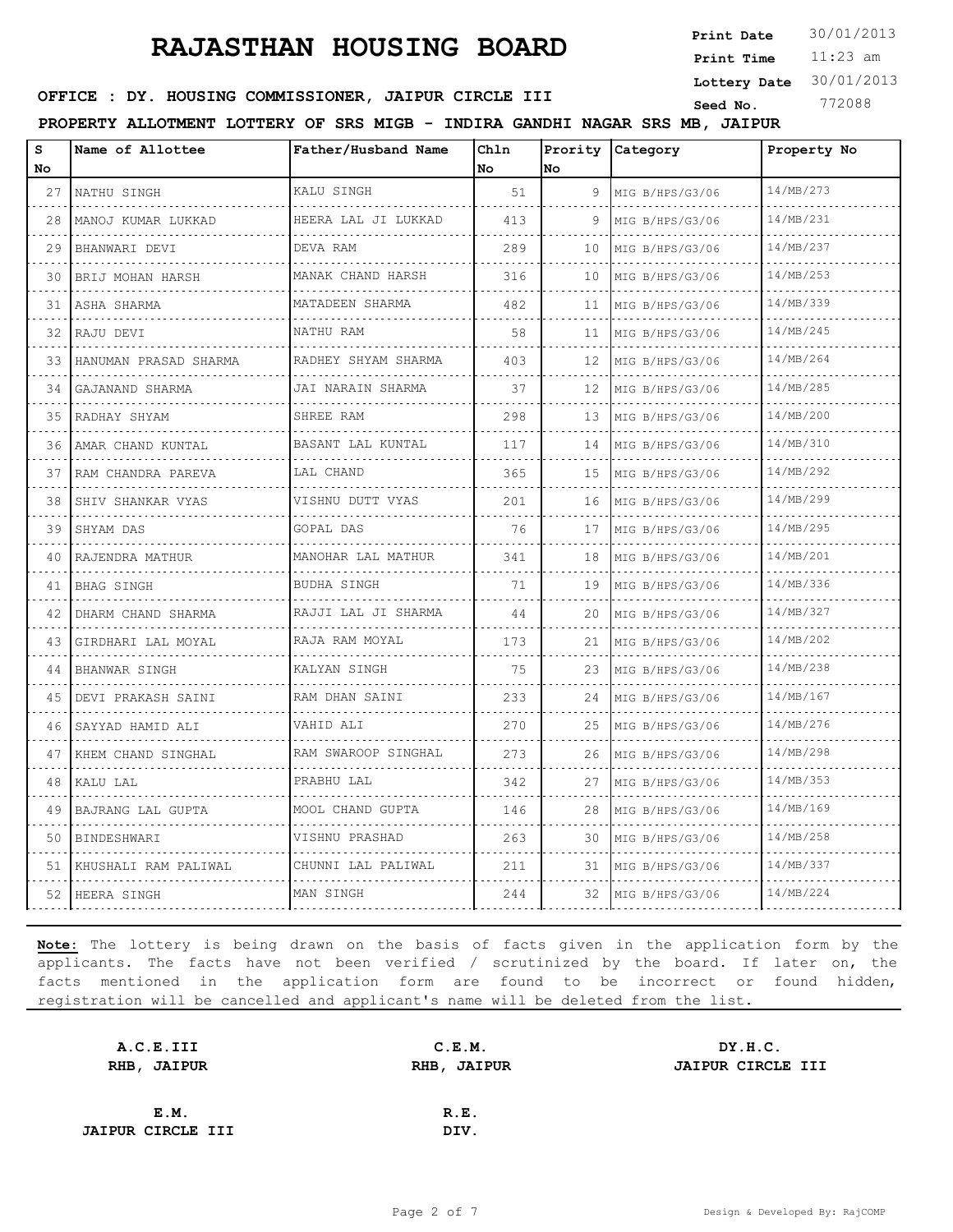11:23 am **Print Time Print Date**  $30/01/2013$ 

**Lottery Date** 30/01/2013

#### **OFFICE : DY. HOUSING COMMISSIONER, JAIPUR CIRCLE III** Seed No. 772088

**PROPERTY ALLOTMENT LOTTERY OF SRS MIGB - INDIRA GANDHI NAGAR SRS MB, JAIPUR**

| S<br>No. | Name of Allottee          | Father/Husband Name     | Chln<br>No | Prority<br>No | Category             | Property No |
|----------|---------------------------|-------------------------|------------|---------------|----------------------|-------------|
| 53       | BASANTI DEVI              | RAJESH KUMAR            | 240        | 33            | MIG B/HPS/G3/06      | 14/MB/225   |
| 54       | .<br>SHYAM SUNDAR OJHA    | GOPI KISHAN JI OJHA     | 296        | 34            | MIG B/HPS/G3/06      | 14/MB/255   |
| 55       | UDAY KISHAN BISSA         | JAI KISHAN BISSA        | 287        | 35            | MIG B/HPS/G3/06      | 14/MB/350   |
| 56       | .<br>KAILASH CHAND        | SHRI RAM                | 149        | 36            | MIG B/HPS/G3/06      | 14/MB/333   |
| 57       | ASHOK KUMAR JAJORIA       | BAGWAN SAHAY JAJORIA    | 141        | 37            | MIG B/HPS/G3/06      | 14/MB/338   |
| 58       | HANUMAN SINGH             | GHANSHYAM SINGH         | 328        | 38            | MIG B/HPS/G3/06      | 14/MB/342   |
| 59       | OM PRAKESH                | DEVI LAL                | 121        | 39            | MIG B/HPS/G3/06      | 14/MB/265   |
| 60       | SUBHASH CHAND MATHUR      | RATAN CHAND MATHUR      | 156        | 40            | MIG B/HPS/G3/06      | 14/MB/250   |
| 61       | NARESH PAREEK             | S.K.PAREEK              | 359        | 41            | MIG B/HPS/G3/06      | 14/MB/205   |
| 62       | OM PRAKASH PUROHIT        | GOPAL DAS PUROHIT       | 68         | 42            | MIG B/HPS/G3/06      | 14/MB/228   |
| 63       | MEERA MALHOTRA            | BRIJ KISHORE MALHOTRA   | 443        | 43            | MIG B/HPS/G3/06      | 14/MB/279   |
| 64       | .<br>DURGA RAM            | HEERA RAM               | 264        | 44            | MIG B/HPS/G3/06      | 14/MB/290   |
| 65       | MAHAVEER SINGH            | BHOMA RAM KULARIA       | 227        | 45            | MIG B/HPS/G3/06      | 14/MB/227   |
| 66       | KALI BAI                  | .<br><b>REEMA</b>       | 340        | 46            | MIG B/HPS/G3/06      | 14/MB/316   |
| 67       | VIJENDRA SINGH            | SUKHDEV SINGH           | 38         | 47            | MIG B/HPS/G3/06      | 14/MB/216   |
| 68       | BHEEM SINGH               | DEVI SINGH              | 405        | 48            | MIG B/HPS/G3/06      | 14/MB/222   |
| 69       | RAJENDRA PUROHIT          | MOTI KISHAN PUROHIT     | 11         | 50            | MIG B/HPS/G3/06      | 14/MB/229   |
| 70       | MADAN LAL                 | MANAK LAL               | 297        | 51            | MIG B/HPS/G3/06      | 14/MB/306   |
| 71       | SATISH KUMAR SAINI        | RAJ DEV SAINI           | 175        | 53            | MIG B/HPS/G3/06      | 14/MB/268   |
| 72       | DAMODAR SHARMA            | .<br>PHOOL CHAND SHARMA | 223        | 54            | MIG B/HPS/G3/06      | 14/MB/233   |
| 73       | .<br>SHAITANA RAM VISHNOI | MALLA RAM JI VISHNOI    | 335        | 55            | .<br>MIG B/HPS/G3/06 | 14/MB/281   |
| 74       | KAPPU BAI                 | MESU JI                 | 315        | 57            | MIG B/HPS/G3/06      | 14/MB/317   |
| 75       | BHAGWAN SAHAY CHOUDHARY   | KISHAN SINGH            | 205        | 58            | MIG B/HPS/G3/06      | 14/MB/347   |
| 76       | KHUSHAL CHAND SAIN        | NARAIN LAL SAIN         | 147        | 59            | MIG B/HPS/G3/06      | 14/MB/364   |
| 77       | SAMMAN KHAN               | MANGYA KHAN             | 43         | 61            | MIG B/HPS/G3/06      | 14/MB/349   |
| 78       | JOAB ALI                  | NOMAN ALI BOHRA         | 268        | 62            | MIG B/HPS/G3/06      | 14/MB/232   |

| A.C.E.III                | C.E.M.      | DY.H.C.           |
|--------------------------|-------------|-------------------|
| RHB, JAIPUR              | RHB, JAIPUR | JAIPUR CIRCLE III |
|                          |             |                   |
| E.M.                     | R.E.        |                   |
| <b>JAIPUR CIRCLE III</b> | DIV.        |                   |
|                          |             |                   |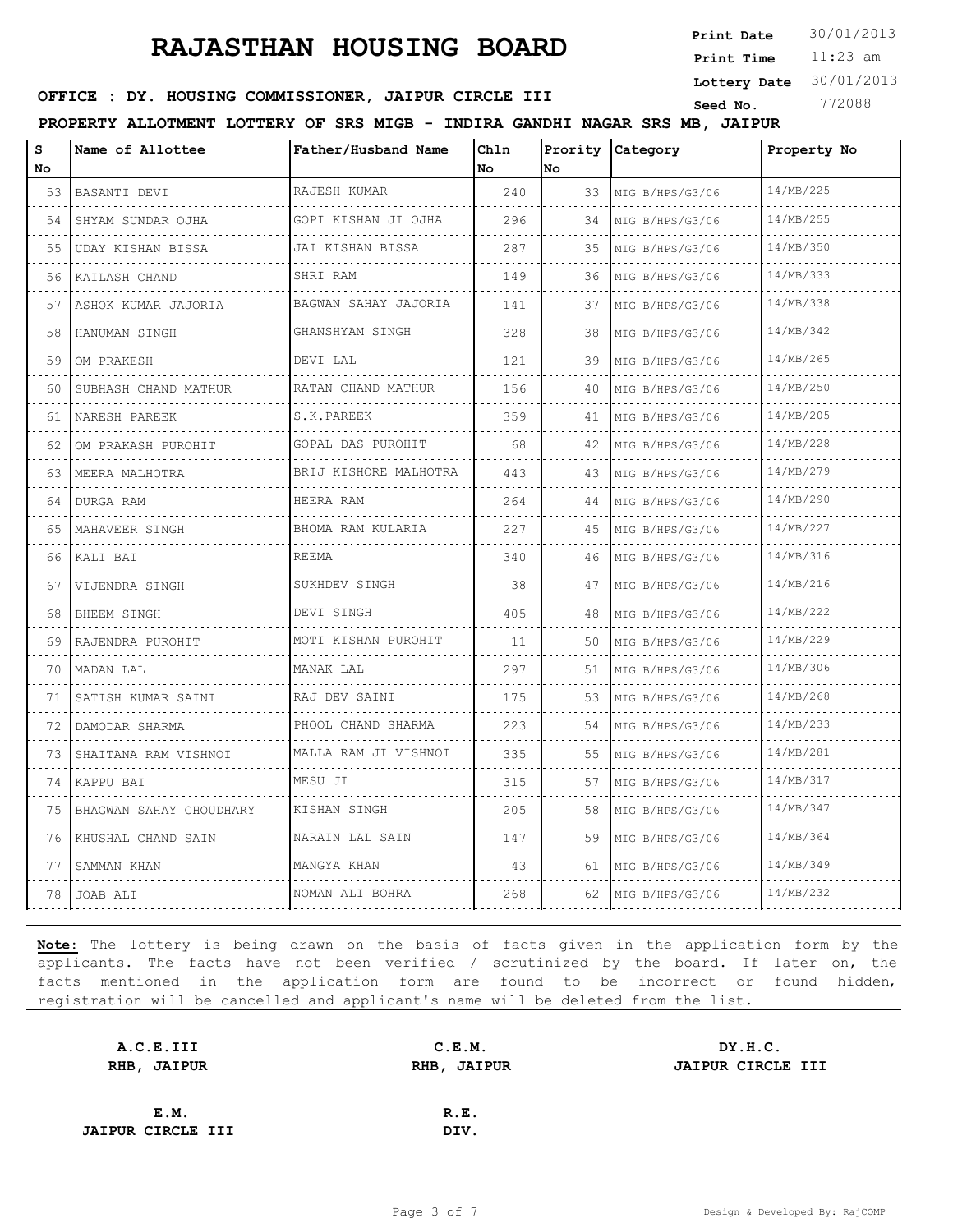11:23 am **Print Time Print Date**  $30/01/2013$ 

**Lottery Date** 30/01/2013

#### **OFFICE : DY. HOUSING COMMISSIONER, JAIPUR CIRCLE III** Seed No. 772088

**PROPERTY ALLOTMENT LOTTERY OF SRS MIGB - INDIRA GANDHI NAGAR SRS MB, JAIPUR**

| s<br>No                                                                                                         | Name of Allottee                  | Father/Husband Name        | Chln<br>No | Prority<br>No | <b>Category</b>      | Property No |
|-----------------------------------------------------------------------------------------------------------------|-----------------------------------|----------------------------|------------|---------------|----------------------|-------------|
| 79                                                                                                              | GAYTRI DEVI                       | DUBARI BAGH                | 439        | 63            | MIG B/HPS/G3/06      | 14/MB/312   |
| .<br>80                                                                                                         | .<br>ACHAL SINGH GEHLOT           | .<br>RATAN LAL GEHLOT      | 137        | 64            | .<br>MIG B/HPS/G3/06 | 14/MB/305   |
| 81                                                                                                              | HARI NARAIN CHOUDHARY             | .<br>KISHNA RAM CHOUDHARY  | 349        | 65            | .<br>MIG B/HPS/G3/06 | 14/MB/252   |
| 82                                                                                                              | OM PRAKESH                        | TUFAN SINGH                | 303        | 66            | MIG B/HPS/G3/06      | 14/MB/283   |
| 83                                                                                                              | .<br>SHRI RAM BOHRA               | .<br>SURAJ KARAN BOHRA     | 112        | 67            | MIG B/HPS/G3/06      | 14/MB/357   |
| 84                                                                                                              | .<br>RADHA RANI SHARMA<br>.       | .<br>UMA DUTT SHARMA<br>.  | 113        | 68            | .<br>MIG B/HPS/G3/06 | 14/MB/249   |
| 85                                                                                                              | MOTI LAL CHOUDHARY                | GYARSI LAL                 | 192        | 69            | MIG B/HPS/G3/06      | 14/MB/211   |
| 86                                                                                                              | GIRDHARI SINGH PUROHIT            | ROOP SINGH PUROHIT<br>.    | 241        | 70            | MIG B/HPS/G3/06<br>. | 14/MB/288   |
| 87                                                                                                              | GOPAL MATHUR                      | BHAGWAN MATHUR             | 317        | 71            | MIG B/HPS/G3/06      | 14/MB/269   |
| 88                                                                                                              | BHAJAN LAL<br>.                   | TEJ MAL JI<br>.            | 266        | 72            | MIG B/HPS/G3/06      | 14/MB/362   |
| 89                                                                                                              | SHRIRAM PANWAR<br>.               | DEVA RAM PANWAR<br>.       | 258        | 73            | MIG B/HPS/G3/06<br>. | 14/MB/294   |
| 90                                                                                                              | NEERAJ SORAL                      | RADHA BALLABH SORAL        | 409        | 74            | MIG B/HPS/G3/06      | 14/MB/368   |
| 91                                                                                                              | PRAKESH CHAND SHARMA              | GIRRAJ PRASHAD SHARMA<br>. | 231        | 75            | MIG B/HPS/G3/06      | 14/MB/204   |
| 92                                                                                                              | RATTI RAM SHARMA<br>.             | MOTI LAL SHARMA<br>.       | 230        | 76            | MIG B/HPS/G3/06      | 14/MB/272   |
| 93                                                                                                              | ABDUL SALAM                       | ABDUL AJIZ                 | 254        | 77            | .<br>MIG B/HPS/G3/06 | 14/MB/212   |
| 94                                                                                                              | MUSHTAK ALI                       | SHABBIR ALI<br>.           | 138        | 78            | MIG B/HPS/G3/06      | 14/MB/215   |
| 95                                                                                                              | MAHESH CHAND SHARMA               | RAM VILAS SHARMA<br>.      | 329        | 79            | MIG B/HPS/G3/06<br>. | 14/MB/230   |
| 96                                                                                                              | RAMESH CHAND SAINI                | GYARSI RAM SAINI           | 34         | 80            | MIG B/HPS/G3/06      | 14/MB/239   |
| 97                                                                                                              | BHANWAR LAL<br>.                  | SHANKAR LAL<br>.           | 219        | 81            | MIG B/HPS/G3/06<br>. | 14/MB/301   |
| 98                                                                                                              | ANAND PRAKASH PUROHIT<br><u>.</u> | GOPAL DASS PUROHIT<br>.    | 32         | 83            | MIG B/HPS/G3/06<br>. | 14/MB/271   |
| 99                                                                                                              | NARMADA DEVI                      | NIRANJAN LAL SAINI         | 363        | 84            | MIG B/HPS/G3/06      | 14/MB/334   |
| 100<br>$\mathcal{L}^{\mathcal{A}}\left( \mathcal{A}\right) =\mathcal{L}^{\mathcal{A}}\left( \mathcal{A}\right)$ | NARSINGH DASS ACHARYA             | GORI SHANKAR ACHARYA       | 202        | 85            | MIG B/HPS/G3/06      | 14/MB/257   |
| 101                                                                                                             | RADHA DEVI                        | HEMA RAM                   | 288        | 86            | MIG B/HPS/G3/06<br>. | 14/MB/195   |
| 102                                                                                                             | RAMPAT                            | SEO SAHAI                  | 257        | 87            | MIG B/HPS/G3/06      | 14/MB/251   |
| 103                                                                                                             | MADAN DASS VAISHNAV               | BHURA DASS VAISHNAV<br>.   | 281        | 88            | MIG B/HPS/G3/06      | 14/MB/331   |
|                                                                                                                 | 104 NAND KISHORE MAHAVAR          | LAKHAN LAL MAHAVAR         | 77         | 89            | MIG B/HPS/G3/06      | 14/MB/247   |

| A.C.E.III                |      | DY.H.C.               |
|--------------------------|------|-----------------------|
| RHB, JAIPUR              |      | JAIPUR CIRCLE III     |
|                          |      |                       |
|                          | R.E. |                       |
| <b>JAIPUR CIRCLE III</b> | DIV. |                       |
|                          |      | C.E.M.<br>RHB, JAIPUR |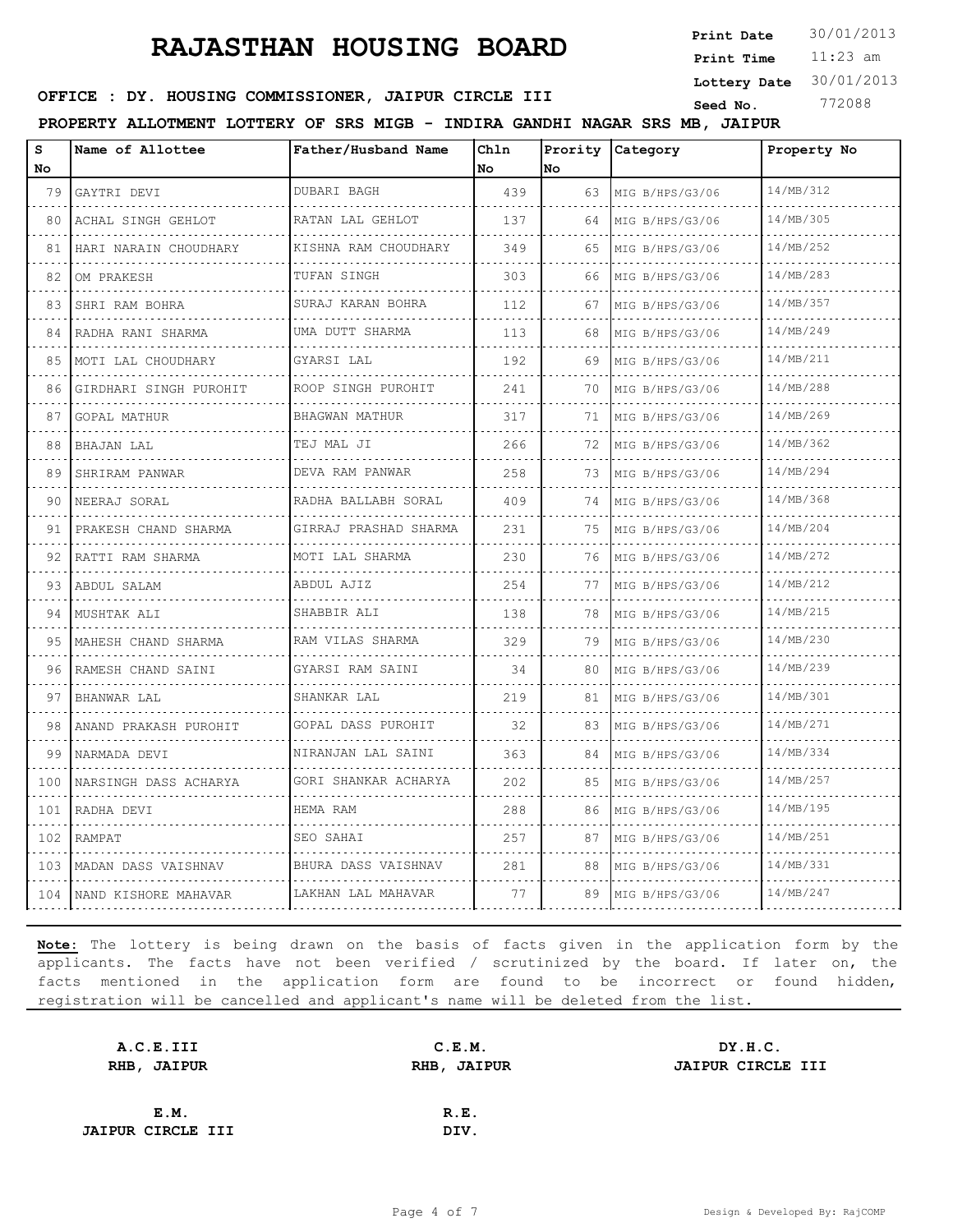11:23 am **Print Time Print Date**  $30/01/2013$ 

**Lottery Date** 30/01/2013

#### **OFFICE : DY. HOUSING COMMISSIONER, JAIPUR CIRCLE III** Seed No. 772088

**PROPERTY ALLOTMENT LOTTERY OF SRS MIGB - INDIRA GANDHI NAGAR SRS MB, JAIPUR**

| s<br>No                                                                                                                          | Name of Allottee           | Father/Husband Name      | Chln<br>No | Prority<br>No | Category             | Property No |
|----------------------------------------------------------------------------------------------------------------------------------|----------------------------|--------------------------|------------|---------------|----------------------|-------------|
| 105                                                                                                                              | MAHAVEER PRASAD SHARMA     | MAM CHAND SHARMA         | 36         | 90            | MIG B/HPS/G3/06      | 14/MB/286   |
| .<br>106                                                                                                                         | OM PRAKESH SHARMA          | .<br>BABU LAL SHARMA     | 150        | 91            | MIG B/HPS/G3/06      | 14/MB/313   |
| $\sim$ $\sim$ $\sim$ $\sim$<br>107                                                                                               | KAMAL ROOP MATHUR          | .<br>GOVIND ROOP MATHUR  | 21         | 92            | MIG B/HPS/G3/06      | 14/MB/351   |
| 108                                                                                                                              | ANIL MISHRA                | BHOLA NATH MISHRA        | 239        | 93            | MIG B/HPS/G3/06      | 14/MB/343   |
| .<br>109                                                                                                                         | KISHAN PAL SINGH BHATI     | .<br>NATHU SINGH BHATI   | 7          | 94            | MIG B/HPS/G3/06      | 14/MB/234   |
| 110                                                                                                                              | ABDUL SUBHAN               | .<br>ABDUL JABBAR        | 220        | 95            | MIG B/HPS/G3/06      | 14/MB/274   |
| 111                                                                                                                              | KISHAN SINGH SOLANKI       | BALDEV SINGH SOLANKI     | 286        | 96            | MIG B/HPS/G3/06      | 14/MB/300   |
| الدائد الدائد<br>112                                                                                                             | BHURA RAM                  | GYAN CHAND               | 120        | 97            | MIG B/HPS/G3/06      | 14/MB/320   |
| $\omega$ is a $\omega$<br>113                                                                                                    | MAHESH LAL PUROHIT         | MOTI LAL PUROHIT         | 318        | 98            | MIG B/HPS/G3/06      | 14/MB/262   |
| 114                                                                                                                              | TRILOK CHAND SHARMA        | VIJAY SHANKAR SHARMA     | 17         | 99            | MIG B/HPS/G3/06      | 14/MB/284   |
| .<br>115                                                                                                                         | NARENDRA MATHUR            | .<br>D.M. MATHUR         | 118        | 100           | MIG B/HPS/G3/06      | 14/MB/303   |
| $\frac{1}{2} \left( \frac{1}{2} \right) \left( \frac{1}{2} \right) \left( \frac{1}{2} \right) \left( \frac{1}{2} \right)$<br>116 | .<br> BHERU LAL            | MANNA LAL                | 251        | 101           | .<br>MIG B/HPS/G3/06 | 14/MB/367   |
| 117                                                                                                                              | RADHA DEVI                 | JAI SHANKAR BISSA        | 416        | 102           | MIG B/HPS/G3/06      | 14/MB/344   |
| .<br>118                                                                                                                         | GIRRAJ PRSAD AGARWAL       | .<br>MUSSADI LAL AGARWAL | 105        | 103           | MIG B/HPS/G3/06      | 14/MB/309   |
| $\omega$ , $\omega$ , $\omega$<br>119                                                                                            | RAM KISHORE BAIRWA         | MANGI LAL                | 90         | 105           | .<br>MIG B/HPS/G3/06 | 14/MB/335   |
| 120                                                                                                                              | ROOM BAHADUR THAPA         | TEEL BHADUR THAPA        | 383        | 107           | MIG B/HPS/G3/06      | 14/MB/326   |
| .<br>121                                                                                                                         | .<br>MODA RAM DEVASI       | .<br>NARAYAN DEVASI      | 398        | 108           | MIG B/HPS/G3/06      | 14/MB/280   |
| $\sim$ $\sim$ $\sim$ $\sim$<br>122                                                                                               | .<br>RAM AVTAR SHARMA      | PREM DUTT SHARMA         | 116        | 109           | .<br>MIG B/HPS/G3/06 | 14/MB/322   |
| 123                                                                                                                              | KISHAN LAL BAGRI<br>.      | DEV KARAN                | 267        | 110           | MIG B/HPS/G3/06      | 14/MB/199   |
| $   -$<br>124                                                                                                                    | MANGI LAL BHOJAK           | CHOTU LAL                | 255        | 112           | MIG B/HPS/G3/06      | 14/MB/175   |
| .<br>125                                                                                                                         | .<br>RAKESH VYAS           | VISHNU DUTT SHARMA       | 101        | 113           | .<br>MIG B/HPS/G3/06 | 14/MB/361   |
| 126                                                                                                                              | MEETHA LAL SANKHLA         | KALLA RAM SANKHLA        | 214        | 114           | MIG B/HPS/G3/06      | 14/MB/221   |
| الدالد الدالدا<br>127                                                                                                            | GANGA DEVI                 | MAGNI RAM                | 83         | 115           | MIG B/HPS/G3/06      | 14/MB/243   |
| .<br>128                                                                                                                         | MAHENDRA KUMAR SHRIVASTAVA | SHOBHA LAL SHRIVASTAVA   | 114        | 116           | MIG B/HPS/G3/06      | 14/MB/226   |
| 129                                                                                                                              | MUKESH CHAND               | SUKHDEV SINGH<br>.       | 430        | 117           | MIG B/HPS/G3/06      | 14/MB/173   |
| $\sim$ $\sim$ $\sim$ $\sim$<br>130                                                                                               | PUSHP LATA MEWARA          | SHIV RAJ MEWARA          | 2          | 118           | MIG B/HPS/G3/06      | 14/MB/352   |

| A.C.E.III                | C.E.M.      | DY.H.C.           |
|--------------------------|-------------|-------------------|
| RHB, JAIPUR              | RHB, JAIPUR | JAIPUR CIRCLE III |
|                          |             |                   |
| E.M.                     | R.E.        |                   |
| <b>JAIPUR CIRCLE III</b> | DIV.        |                   |
|                          |             |                   |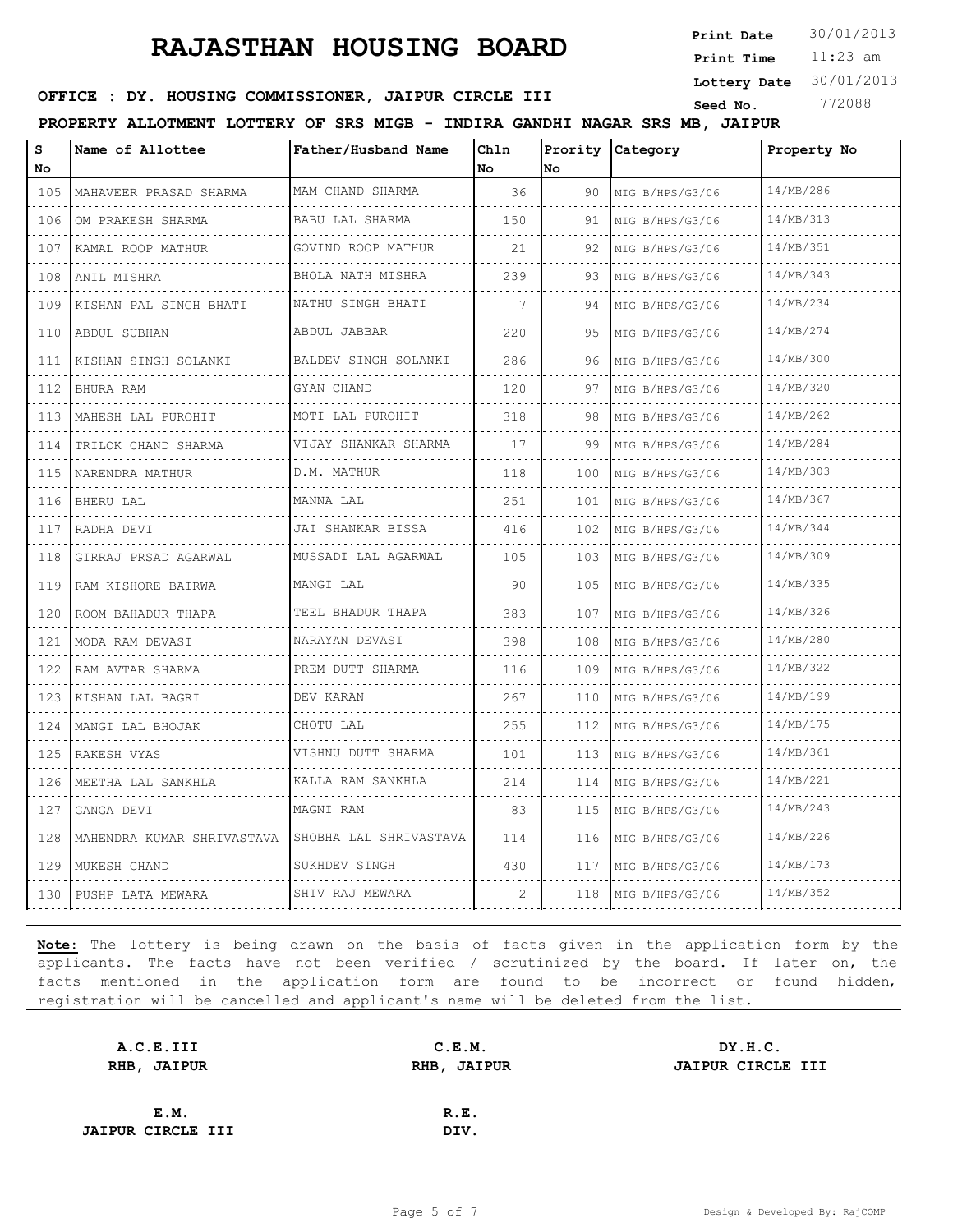11:23 am **Print Time Print Date**  $30/01/2013$ 

**Lottery Date** 30/01/2013

#### **OFFICE : DY. HOUSING COMMISSIONER, JAIPUR CIRCLE III** Seed No. 772088

**PROPERTY ALLOTMENT LOTTERY OF SRS MIGB - INDIRA GANDHI NAGAR SRS MB, JAIPUR**

| S<br>No                                                                                               | Name of Allottee      | Father/Husband Name    | Chln<br>No | Prority<br>lNo. | Category                           | Property No |
|-------------------------------------------------------------------------------------------------------|-----------------------|------------------------|------------|-----------------|------------------------------------|-------------|
| 131                                                                                                   | NATHU RAM PRAJAPAT    | DAYA RAM PRAJAPAT      | 14         | 119             | MIG B/HPS/G3/06                    | 14/MB/196   |
| 132                                                                                                   | ROOP SINGH            | .<br>KISHAN LAL        | 395        | 120             | MIG B/HPS/G3/06                    | 14/MB/282   |
| 133                                                                                                   | RAHUL SHARMA          | RAMESHWAR DAYAL SHARMA | 194        | 121             | MIG B/HPS/G3/06                    | 14/MB/321   |
| .<br>134                                                                                              | CHATRARAM VISHNOI     | POKAR RAM VISHNOI      | 283        | 122             | MIG B/HPS/G3/06                    | 14/MB/210   |
| $\sim$<br>135                                                                                         | LAXMI LAL SHARMA      | .<br>PRITHVI RAJ SHRMA | 422        | 123             | MIG B/HPS/G3/06                    | 14/MB/323   |
| 136                                                                                                   | GOPAL LAL SHARMA      | .<br>RAMSWAROOP SHARMA | 172        | 124             | MIG B/HPS/G3/06                    | 14/MB/340   |
| .<br>137                                                                                              | DEEP CHAND            | CHOTU LAL              | 272        | 125             | MIG B/HPS/G3/06                    | 14/MB/311   |
| .<br>138                                                                                              | JAMNA RAM             | MODA RAM               | 320        | 126             | MIG B/HPS/G3/06                    | 14/MB/209   |
| 139                                                                                                   | LAXMI NARAIN SHARMA   | SAMPAT RAM SHARMA      | 45         | 127             | MIG B/HPS/G3/06                    | 14/MB/315   |
| .<br>140                                                                                              | NIRMLA SHARMA         | SURENDRA KUMAR SHARMA  | 197        | 128             | MIG B/HPS/G3/06                    | 14/MB/314   |
| .<br>141                                                                                              | KAILASH CHAND SHARMA  | SUJI LAL SHARMA        | 135        | 129             | MIG B/HPS/G3/06                    | 14/MB/363   |
| 142                                                                                                   | GANGA RAM             | HEERA RAM              | 187        | 130             | MIG B/HPS/G3/06                    | 14/MB/235   |
| .<br>143                                                                                              | HUKAM SINGH           | KHUMAN SINGH           | 387        | 131             | MIG B/HPS/G3/06                    | 14/MB/220   |
| .<br>144                                                                                              | DHAK BAHADUR THAPA    | KARAN BAHADUR THAPA    | 174        | 132             | MIG B/HPS/G3/06                    | 14/MB/302   |
| 145<br>.                                                                                              | MAHESH CHAND          | LALLU RAM GURJAR       | 203        | 133             | MIG B/HPS/G3/06                    | 14/MB/356   |
| 146                                                                                                   | MANJU LATA            | MAHAVEER PRASHAD       | 163        | 134             | MIG B/HPS/G3/06                    | 14/MB/287   |
| .<br>147                                                                                              | RAM AVTAR JANGID      | MANGAL RAM JANGID      | 108        | 135             | MIG B/HPS/G3/06                    | 14/MB/348   |
| 148                                                                                                   | PRABHU DAYAL PRAJAPAT | KALU RAM PRAJAPAT      | 285        | 136             | MIG B/HPS/G3/06                    | 14/MB/291   |
| 149                                                                                                   | BIRDI DEVI            | TULSI RAM MEENA        | 242        | 137             | MIG B/HPS/G3/06                    | 14/MB/354   |
| .<br>150                                                                                              | RAJU TANWAR           | NATHU RAM              | 250        | 138             | MIG B/HPS/G3/06                    | 14/MB/254   |
| 151                                                                                                   | DESH RAJ              | SANT RAM               | 92         | 139             | MIG B/HPS/G3/06                    | 14/MB/240   |
| .<br>152                                                                                              | SHAKUNTLA             | OSAL                   | 379        | 140             | MIG B/HPS/G3/06<br>dia dia dia dia | 14/MB/248   |
| .<br>153                                                                                              | SHIV LAL              | DHULA RAM              | 331        | 141             | MIG B/HPS/G3/06                    | 14/MB/275   |
| $\frac{1}{2} \left( \frac{1}{2} \right) \left( \frac{1}{2} \right) \left( \frac{1}{2} \right)$<br>154 | PURKHA RAM            | HAZARI RAM             | 73         | 142             | MIG B/HPS/G3/06                    | 14/MB/345   |
| .<br>155<br>.                                                                                         | MANGLI DEVI           | BHANWAR LAL MAHAWAR    | 74         | 143             | MIG B/HPS/G3/06                    | 14/MB/328   |
|                                                                                                       | 156   LAL SINGH       | BACCHU SINGH           | 142        | 144             | MIG B/HPS/G3/06                    | 14/MB/277   |

| A.C.E.III                | C.E.M. | DY.H.C.           |
|--------------------------|--------|-------------------|
| RHB, JAIPUR              |        | JAIPUR CIRCLE III |
|                          |        |                   |
| E.M.                     | R.E.   |                   |
| <b>JAIPUR CIRCLE III</b> | DIV.   |                   |
|                          |        | RHB, JAIPUR       |